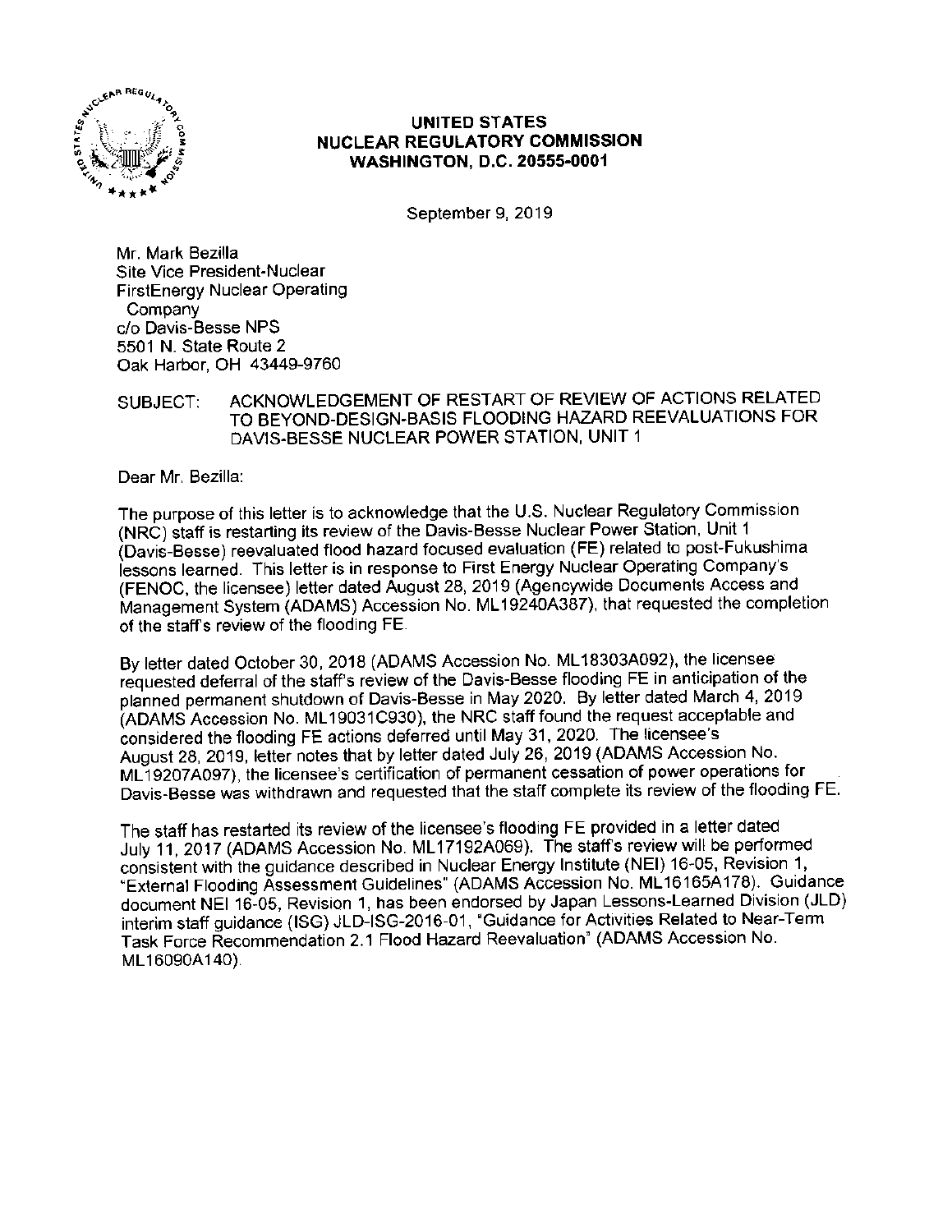If you have any questions, please contact Joseph Sebrosky, Senior Project Manager, at (301) 415-1132 or via e-mail at Joseph.Sebrosky@nrc.gov.

Sincerely, ...<br>Way Jaw Wane

Mary Jane Ross-Lee, Acting Director Division of Licensing Projects Office of Nuclear Reactor Regulation

 $\sim$ 

Docket No. 50-346

cc: Distribution via Listserv